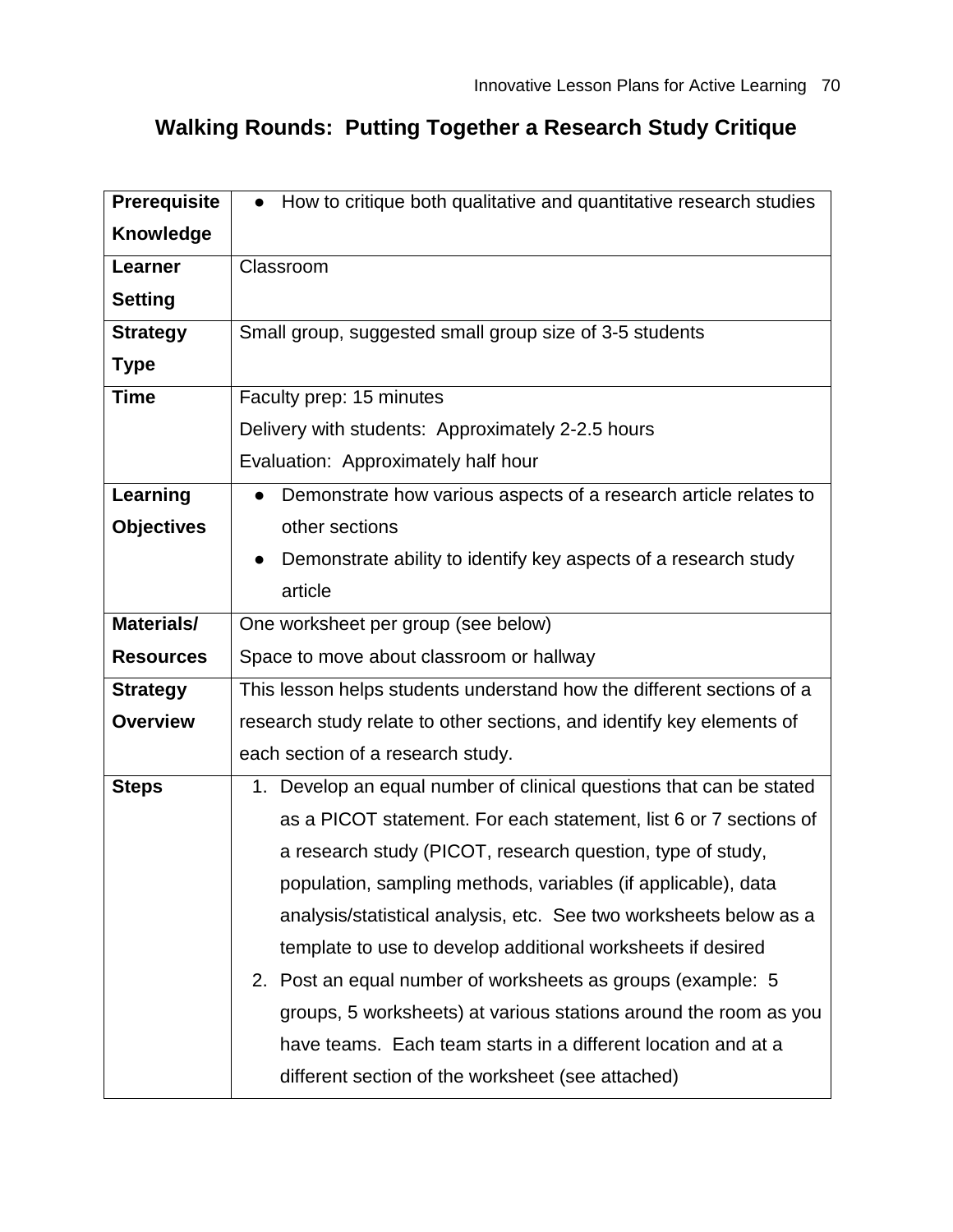|                   | 3. Each team has 5 minutes to answer their section of the            |
|-------------------|----------------------------------------------------------------------|
|                   | worksheet. They then rotate to the next worksheet, and have to       |
|                   | answer any section of the worksheet they have not completed on       |
|                   | a previous worksheet. Students rotate in a pattern around the        |
|                   | room (for example, always moving to the right)                       |
|                   | 4. By the end, each group of students should have completed each     |
|                   | different section of the worksheet, and each worksheet should be     |
|                   | complete                                                             |
|                   | 5. Upon completion of all worksheets, ask students what was easy     |
|                   | and difficult completing this assignment (hard to state variables if |
|                   | PICOT not yet completed, hard to determine data analysis of          |
|                   | method not completed, need population before you can                 |
|                   | determine sample, etc.). Easy to work in order. Relate this to       |
|                   | how they read studies—cannot read discussion or findings             |
|                   | section before reading lit review, methods, etc.                     |
|                   | 6. Discuss as a group each completed "study" to make sure the        |
|                   | different aspects of the study correspond to the others              |
|                   |                                                                      |
| <b>Evaluation</b> | Informal, discussion as above                                        |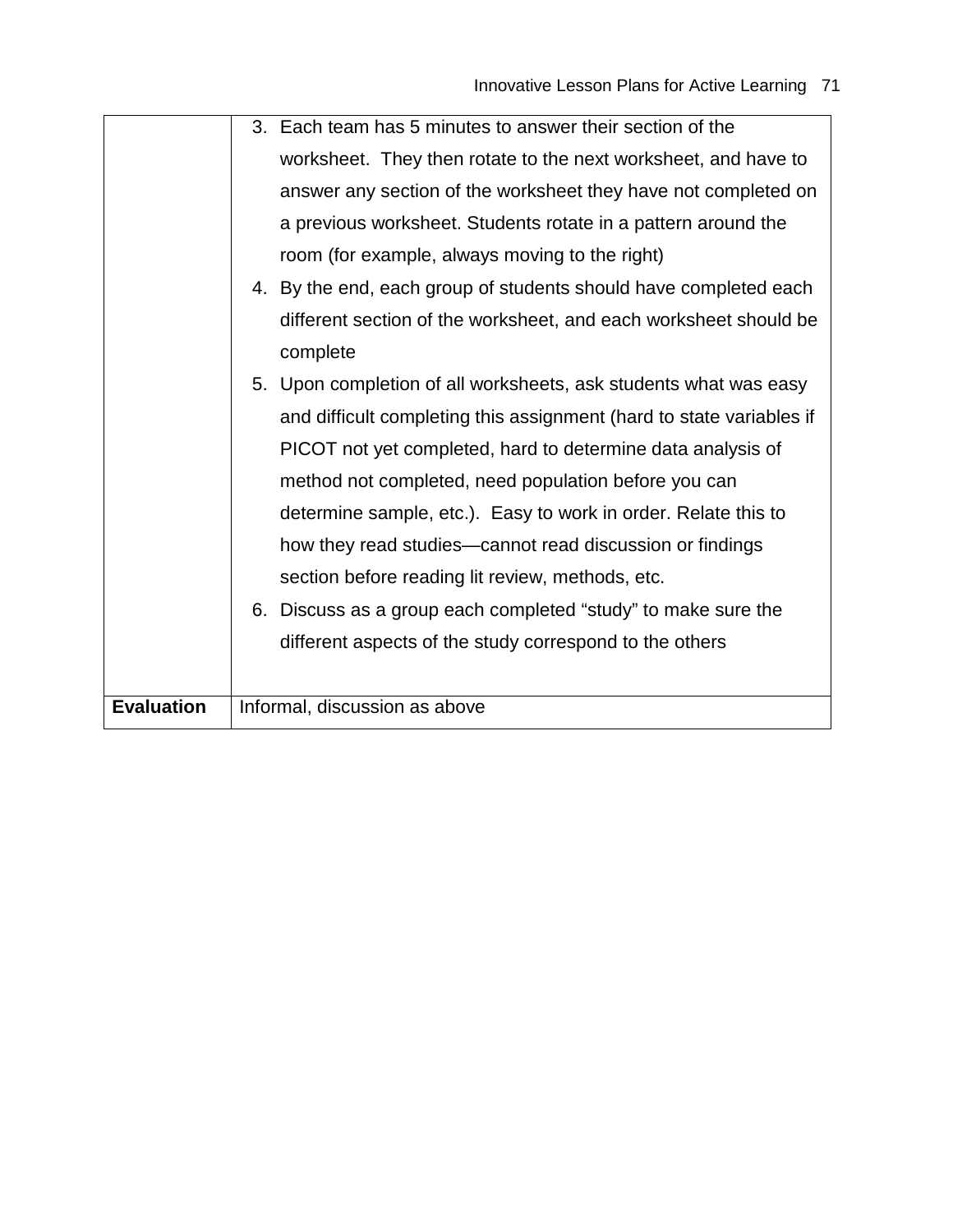## Walking Rounds: Worksheet 1

A recent research study found that 20 minutes of exercise a day improves learning. The types of exercise included in the study were running, yoga, and swimming. You aren't crazy about any of those types of exercise, but finals are coming up, and you're looking for any help you can get and want to know which of these three worked the best.

Complete the table below regarding this problem

| <b>Starting Team</b> | Question                  | Answer |
|----------------------|---------------------------|--------|
| $\overline{7}$       | What is the PICOT         |        |
|                      | question? (Include        |        |
|                      | the $P$ , I, C, O, and T, |        |
|                      | and the complete          |        |
|                      | sentence)                 |        |
|                      |                           |        |
|                      |                           |        |
| 1                    | What are the              |        |
|                      | variables you search      |        |
|                      | for in the research?      |        |
|                      | Which ones are the        |        |
|                      | IV and the DV?            |        |
|                      |                           |        |
| $\overline{2}$       | What types of validity    |        |
|                      | and reliability will you  |        |
|                      | look for in this study?   |        |
|                      |                           |        |
|                      |                           |        |
|                      |                           |        |
| 3                    | What type of data         |        |
|                      | (nominal, ordinal,        |        |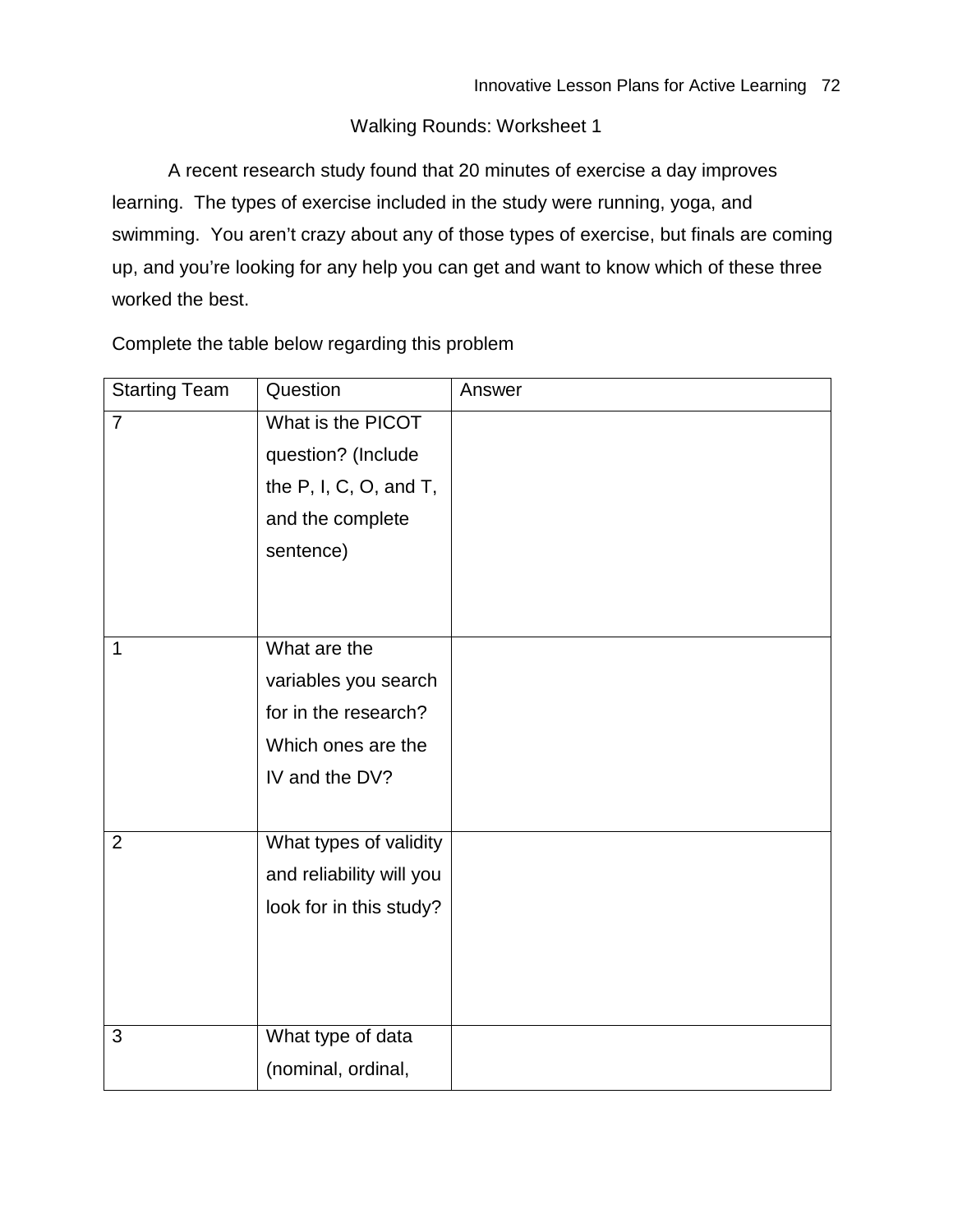|                | interval, ratio) would |  |
|----------------|------------------------|--|
|                | you look for and       |  |
|                | why?                   |  |
|                |                        |  |
| $\overline{4}$ | What type of           |  |
|                | statistics do you      |  |
|                | need to answer the     |  |
|                | research question?     |  |
|                |                        |  |
|                |                        |  |
| 5              | How would you          |  |
|                | interpret the          |  |
|                | statistics?            |  |
|                | (what would they       |  |
|                | mean?)                 |  |
|                |                        |  |
|                |                        |  |
|                |                        |  |
| 6              | As a BSN prepared      |  |
|                | nurse, what would      |  |
|                | you look for in the    |  |
|                | study before           |  |
|                | applying it to your    |  |
|                | population?            |  |
|                |                        |  |
|                |                        |  |
|                |                        |  |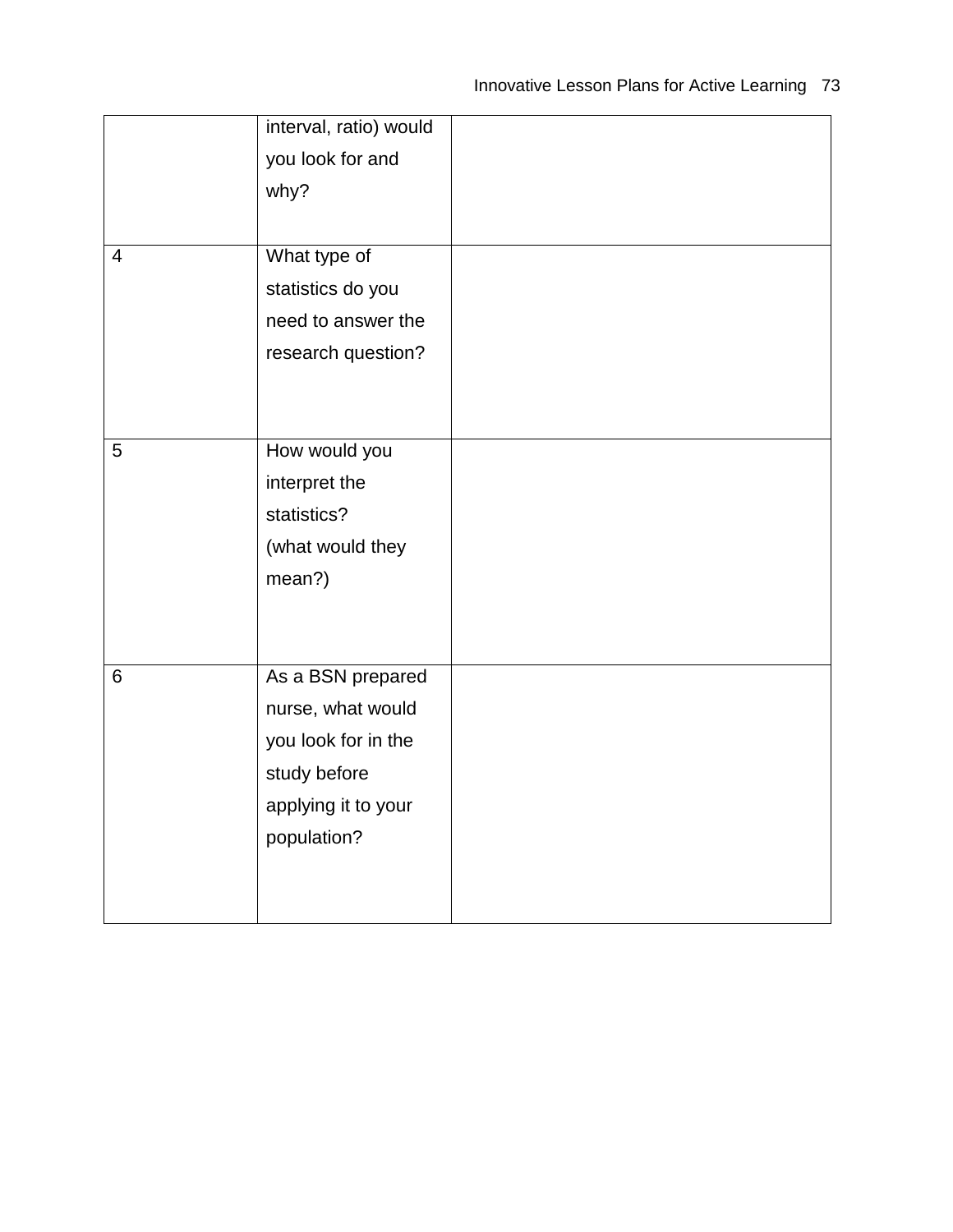## Walking Rounds: Worksheet 2

You are interested in working at a hospital where you did a clinical rotation, and really enjoyed working with the staff on a particular unit. However, that unit uses a variety of shifts to accommodate staffing needs, including 8, 10, and 12 hour shifts. You want to know what shift would provide the best working conditions for you.

| <b>Starting</b> | Question                         | Answer |
|-----------------|----------------------------------|--------|
| Team            |                                  |        |
| $\overline{7}$  | What is the PICOT question?      |        |
|                 | (Include the P, I, C, O, and T,  |        |
|                 | and the complete sentence)       |        |
|                 |                                  |        |
|                 |                                  |        |
| 1               | What are the variables you       |        |
|                 | search for in the research?      |        |
|                 | Which ones are the IV and        |        |
|                 | the DV?                          |        |
|                 |                                  |        |
| $\overline{2}$  | What types of validity and       |        |
|                 | reliability will you look for in |        |
|                 | this study?                      |        |
|                 |                                  |        |
|                 |                                  |        |
|                 |                                  |        |
| 3               | What type of data (nominal,      |        |
|                 | ordinal, interval, ratio) would  |        |
|                 | you look for and why?            |        |
|                 |                                  |        |
| 4               | What type of statistics do you   |        |